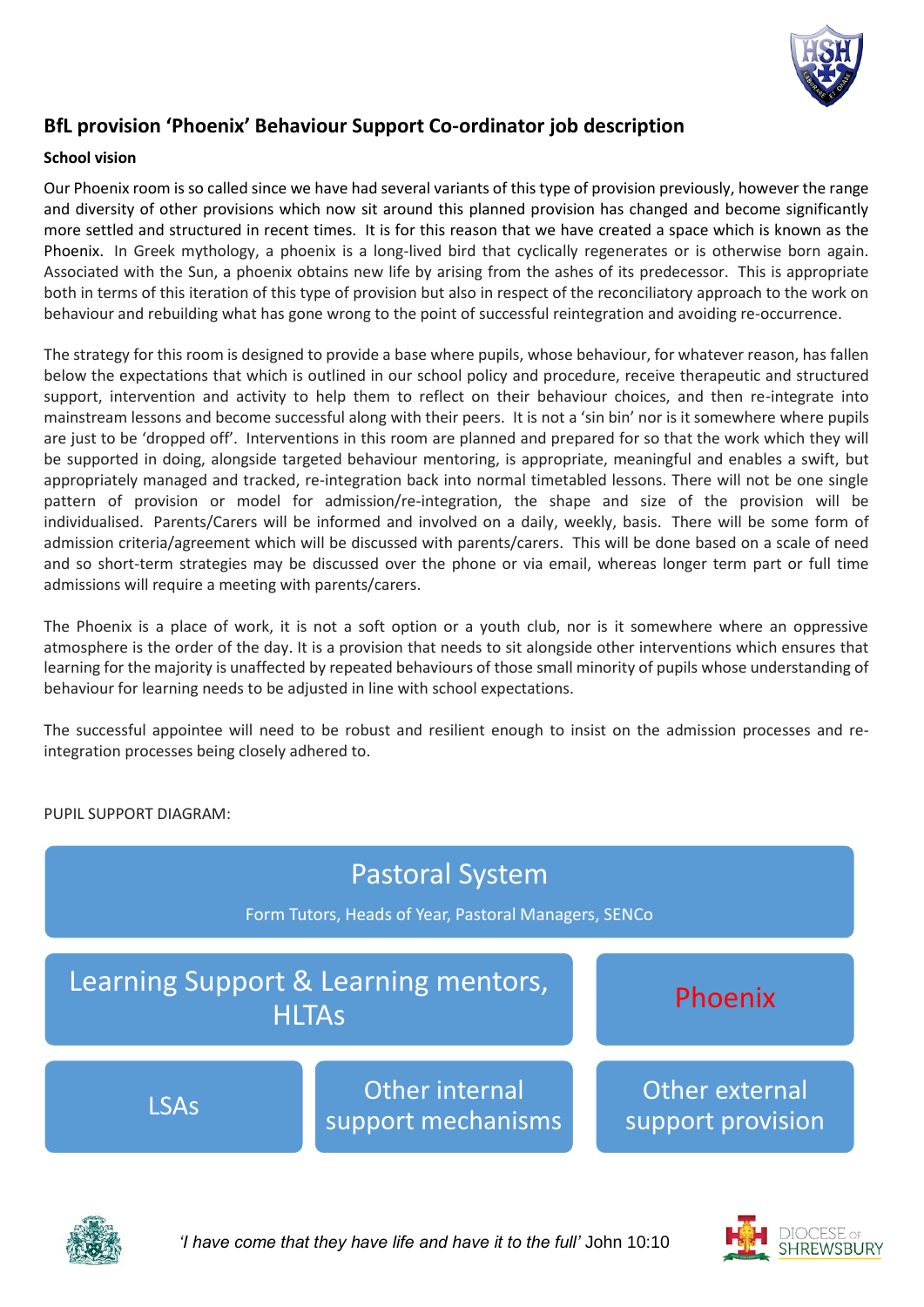

#### **Employment details**

## **HARRYTOWN CATHOLIC HIGH SCHOOL Job description**

| Job title:           | 'Behaviour for Learning' Lead              |
|----------------------|--------------------------------------------|
| <b>Reports to:</b>   | Assistant Headteacher (Behaviour)          |
| Hours of work:       | 37 hours per week (Term time plus 2 weeks) |
| <b>Salary Scale:</b> | NJC Scale 5 points 12-17                   |

### **Main duties/responsibilities**

| <b>General</b>                                                                                                         |
|------------------------------------------------------------------------------------------------------------------------|
| Take a lead role in the team supporting the provision for behaviour management and attendance at the school for        |
| pupils who have behaved poorly in class and have disrupted the learning of others                                      |
| Act as an advocate of the school's Behaviour for Learning Policy at all times, maintaining a positive and well-managed |
| learning environment                                                                                                   |
| Continuously promote and facilitate independent learning                                                               |
| Coordinate programmes of support for pupils referred to the Phoenix, working directly with pupils                      |
| Take a lead in delivering appropriate behaviour strategies west within the ethos of our school                         |
| To administrate and supervise the Phoenix and co-ordinate the work from subject areas, including the use of resources  |
| designed to support personalised learning and reflection                                                               |
| Establish and maintain effective working relationships with teachers and other staff within the school                 |
| Have an understanding of pupil behaviour and a variety of behavioural management strategies                            |
| Take the necessary steps to effectively manage pupil behaviour, such as placing pupils on report, re-integration or    |
| monitoring programmes where appropriate                                                                                |
| Facilitate achieving school objectives and improvement initiatives related to pupil behaviour and attendance           |
| Undertake training, attend INSET days and carry out relevant CPD to further develop understanding of pupils' social,   |
| mental and emotional health (SEMH) needs and resulting behavioural difficulties                                        |
| Participate in appraisal arrangements                                                                                  |
| Undertake necessary administrative work, ensuring all records of behaviour management are accurately recorded          |
| and kept up-to-date                                                                                                    |
| Supporting staff - this role is part of a team which will collaborate on the following                                 |



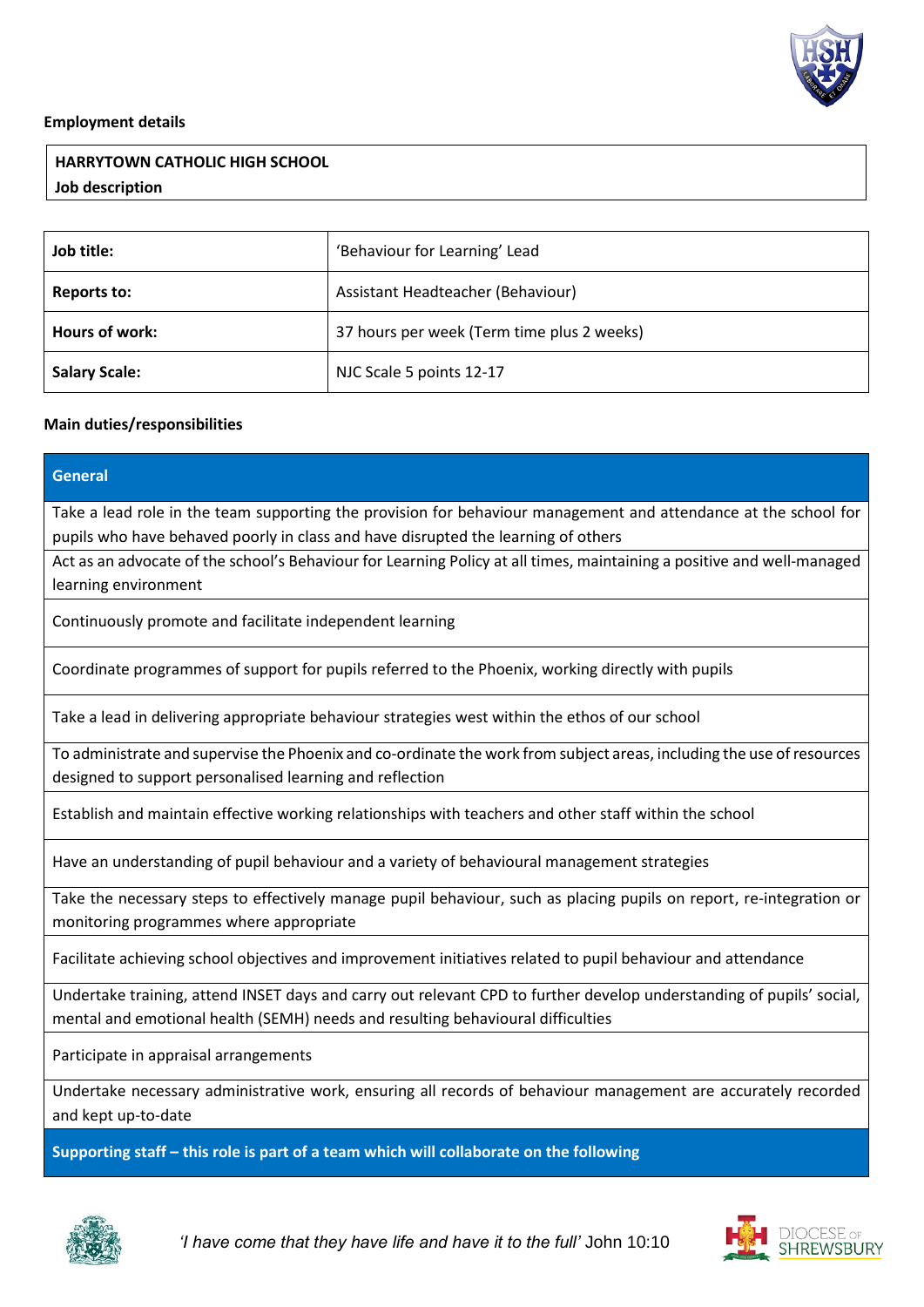

Ensure all staff members are aware of the correct procedure to follow when reporting a behaviour related incident for consideration for admission to Phoenix.

Work with the senior leadership team (SLT) and other staff members to ensure continuity of behaviour provisions throughout the school

Provide staff members with advice regarding behaviour management strategies to improve classroom behaviour and create a healthy learning environment

Make necessary staff members aware of individual pupils' behavioural needs

Act as a point of contact for staff members with behaviour related concerns

Assist with implementing individual pupils' learning plans, pastoral support plans and behaviour contracts

Liaise with staff members in planning, assessing and adapting learning activities to pupils' needs

Support behaviour for learning focused training to staff members, as well as any other relevant CPD opportunities

Advise staff members on how to effectively support pupils' SEMH and meet their resulting needs

Make staff members aware of effective de-escalation and calming strategies

Ensure resources are suitable for learning activities and effectively support the needs of pupils

#### **School procedures**

Ensure consistent compliance of policies and procedures relating to safeguarding and child protection, health and safety, confidentiality and data protection throughout the school

Support and help develop and implement effective behaviour management strategies across the school, including reward and discipline systems

Ensure all behavioural events, both positive and negative, are recorded on the school's management information system

Contribute to and undertake risk assessments of pupils, identifying where help is needed

Support, help develop and implement policies and procedures in order to support pupils' SEMH

Identify and report safeguarding and child protection concerns following the procedure outlined in the school's Child Protection and Safeguarding Policy

**Pupil wellbeing in the Phoenix**

Ensure all pupils have equal access to learning using appropriate strategies and resources, where necessary. Making sure that the work provided by departments is of value and does not create gaps in learning

Liaise with pastoral staff members to ensure the wellbeing of pupils and their full participation in school life